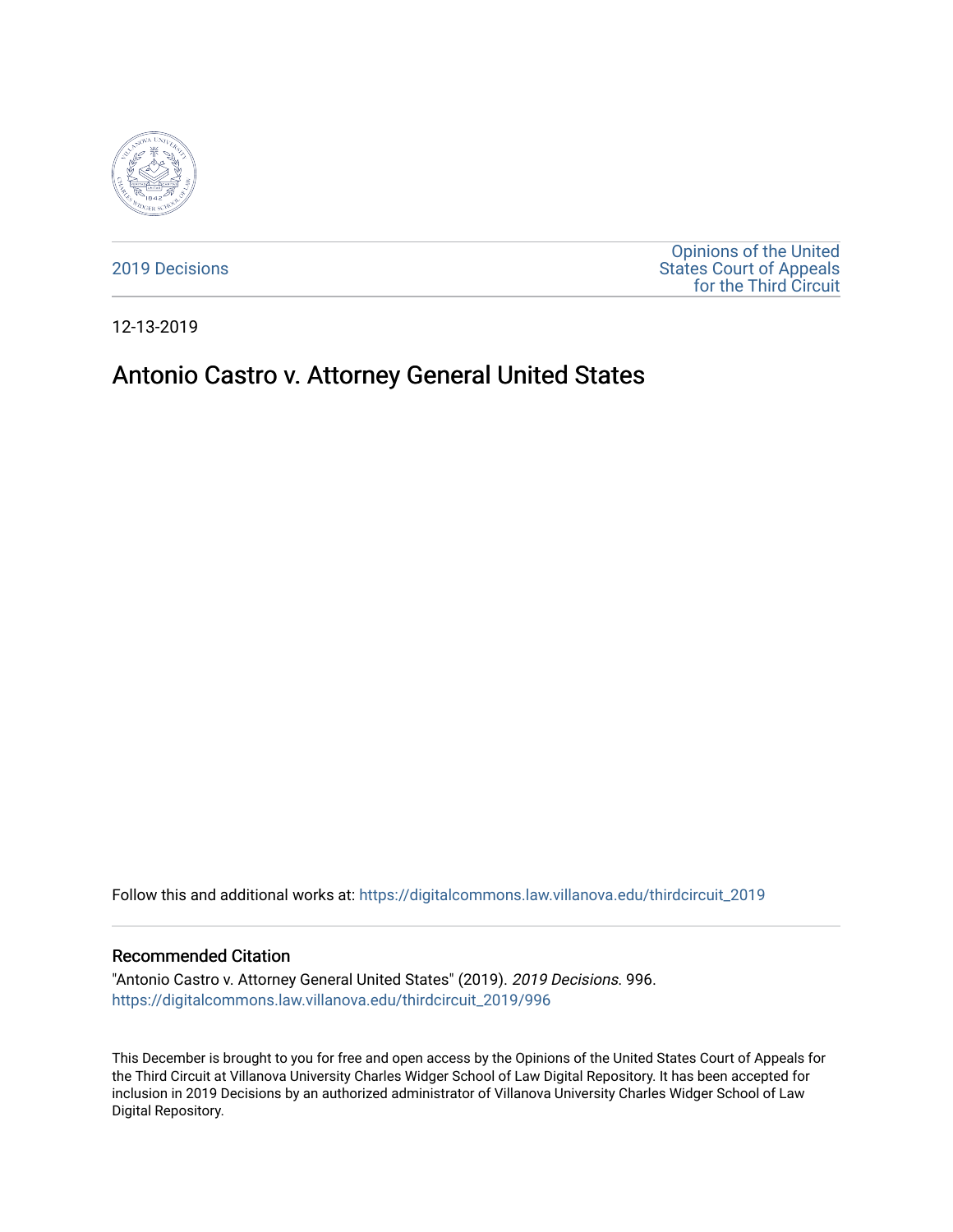### DLD-045 **NOT PRECEDENTIAL**

## UNITED STATES COURT OF APPEALS FOR THE THIRD CIRCUIT

\_\_\_\_\_\_\_\_\_\_\_

Nos. 19-1096 & 19-2691 \_\_\_\_\_\_\_\_\_\_\_

ANTONIO MELQUEZIDETH CASTRO, a/k/a Jose Castro Serrano, **Petitioner** 

v.

# ATTORNEY GENERAL UNITED STATES OF AMERICA \_\_\_\_\_\_\_\_\_\_\_\_\_\_\_\_\_\_\_\_\_\_\_\_\_\_\_\_\_\_\_\_\_\_\_\_

On Petitions for Review of Orders of the Board of Immigration Appeals (Agency No. A203-048-602) Immigration Judge: Leo A. Finston

\_\_\_\_\_\_\_\_\_\_\_\_\_\_\_\_\_\_\_\_\_\_\_\_\_\_\_\_\_\_\_\_\_\_\_\_

Submitted on Respondent's Motions for Summary Disposition Pursuant to Third Circuit LAR 27.4 and I.O.P. 10.6 November 14, 2019 Before: RESTREPO, PORTER and NYGAARD, Circuit Judges

> (Opinion filed: December 13, 2019) \_\_\_\_\_\_\_\_\_

> > OPINION\* \_\_\_\_\_\_\_\_\_

PER CURIAM

 $\overline{\phantom{a}}$ 

<sup>\*</sup> This disposition is not an opinion of the full Court and pursuant to I.O.P. 5.7 does not constitute binding precedent.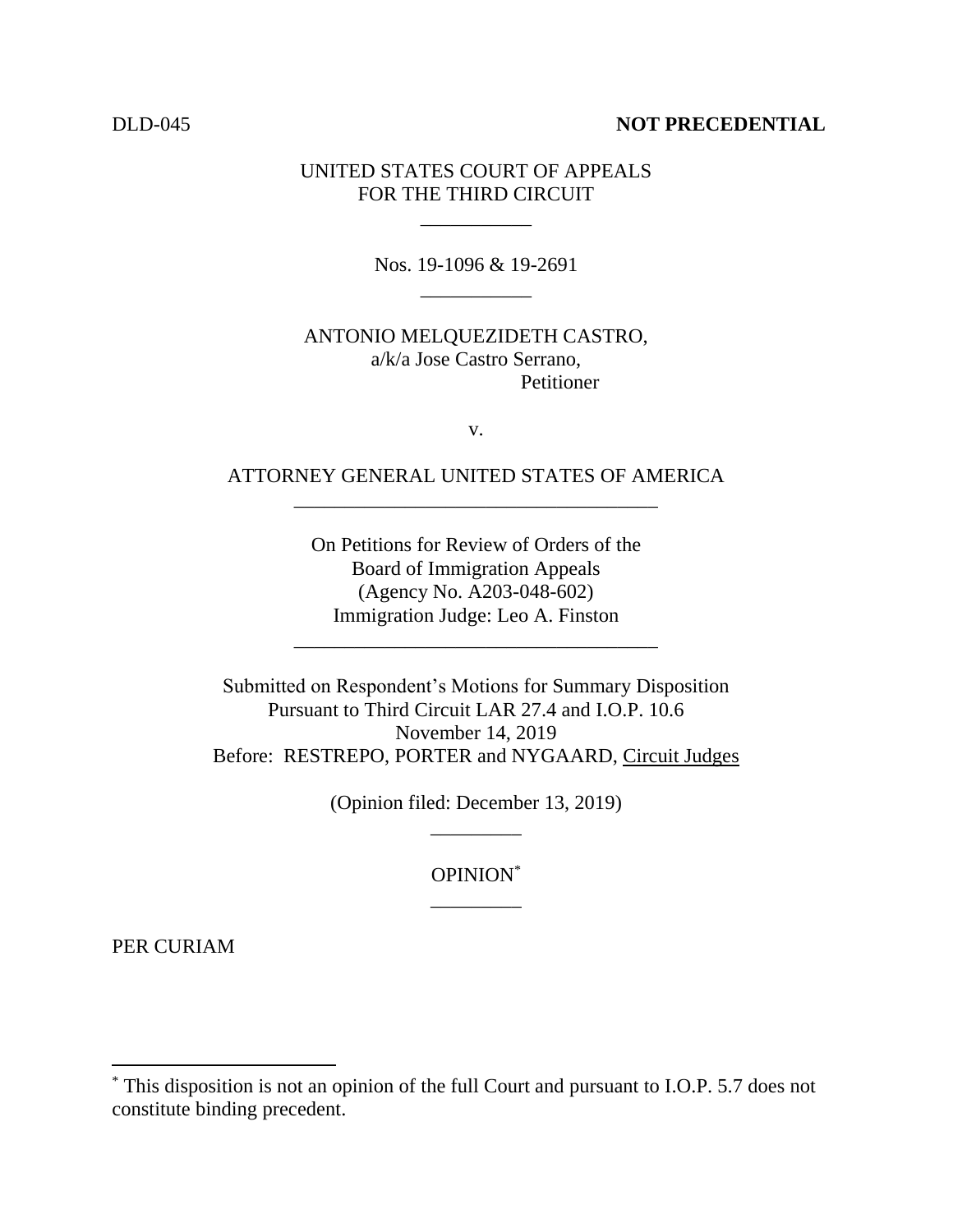In these consolidated petitions for review, Antonio Melquezideth Castro seeks review of two orders of the Board of Immigration Appeals (BIA). The Government filed motions for summary disposition asking us to deny the petitions. Because the petitions present no substantial question for review, we will grant the Government's motions and will deny the petitions for review.

Castro, a citizen of Belize, entered the United States as a nonimmigrant visitor in November 2000. On June 17, 2002, he pleaded guilty in New Jersey state court to endangering the welfare of a child. See N.J. Stat. Ann. § 2C:24-4A. Based on that conviction, the Government issued a notice to appear in September 2017, charging Castro with removability as an alien convicted of a crime involving moral turpitude,  $8$  U.S.C.  $\S 1227(a)(2)(A)(i)$ , and a crime of child abuse, 8 U.S.C.  $\S 1227(a)(2)(E)(i)$ . Castro filed an application for asylum, withholding of removal, and protection under the United Nations Convention Against Torture, claiming that he will be persecuted and tortured in Belize based on his membership in a particular social group of convicted sex offenders. He also sought a continuance to "better prepare" in response to the issuance of In re A-B-, 27 I. & N. Dec. 316 (A.G. 2018). Furthermore, Castro filed a motion to terminate the proceedings on the ground that the Notice to Appear was defective because it did not contain the date and time of his initial removal hearing, see Pereira v. Sessions, 138 S. Ct. 2105 (2018).

An Immigration Judge denied all relief and Castro appealed. The Board affirmed the IJ's denial of a continuance, noting that after the issuance of In re A-B- on June 11, 2018, Castro had nearly one month to prepare for his final hearing on July 9, 2018. In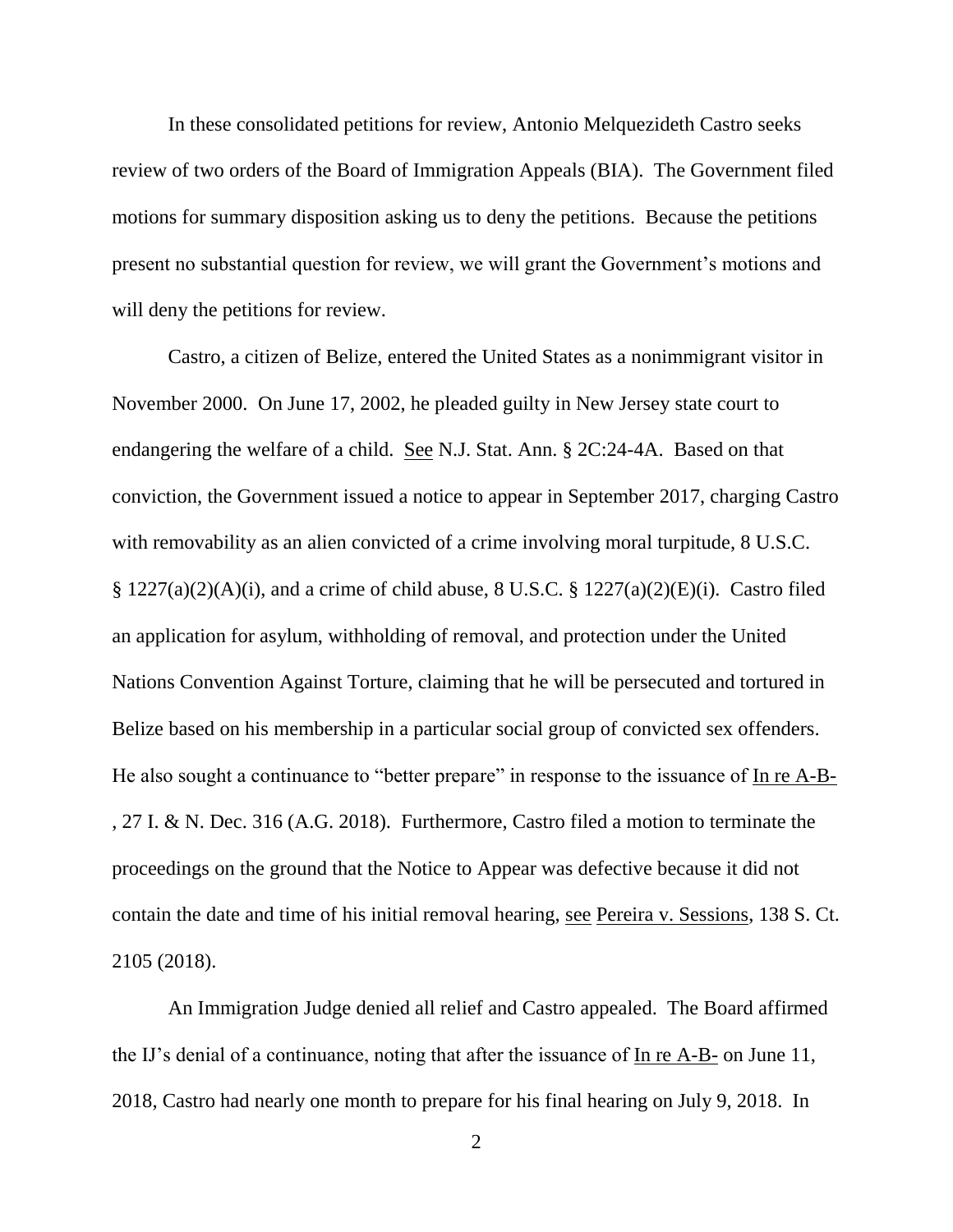addition, the Board concluded that Castro had failed to demonstrate that he was prejudiced by the denial of the continuance request. With respect to Castro's Pereira argument, the Board held that, although Castro's notice to appear did not specify the time and place of his initial removal hearing, the IJ had jurisdiction because a notice of hearing including that information was later sent to Castro. In re Bermudez-Cota, 27 I. &. N. Dec. 441 (BIA 2018). The Board further concluded that Castro had not established eligibility for asylum because his "fear of future persecution is not objectively reasonable." In particular, the BIA stated that "[o]verall, [Castro's] belief that, upon his removal to Belize, someone will learn of his past criminal history in the United States and, in turn, harm him in a manner rising to the level of persecution is too speculative and insufficiently corroborated to establish a well-founded fear of future persecution." Because Castro failed to satisfy the burden of proof required for asylum, the Board held that he also necessarily failed to satisfy the clear probability standard for withholding of removal. Finally, the Board held that Castro's fear of harassment was "too speculative" to demonstrate that he would more likely than not be subjected to torture if returned to Belize. Castro filed a petition for review, which was docketed here at C.A. No. 19-1096.

Meanwhile, Castro filed with the Board a motion to reopen and to terminate the removal proceedings, arguing that he had a pending post-conviction petition in state court that could potentially vacate this child endangerment conviction. The Board denied the motion to reopen, noting that the pendency of a post-conviction petition does not negate the finality of a conviction for immigration purposes. Castro filed another petition for review, which was docketed here at C.A. No. 19-2691. The petitions for review have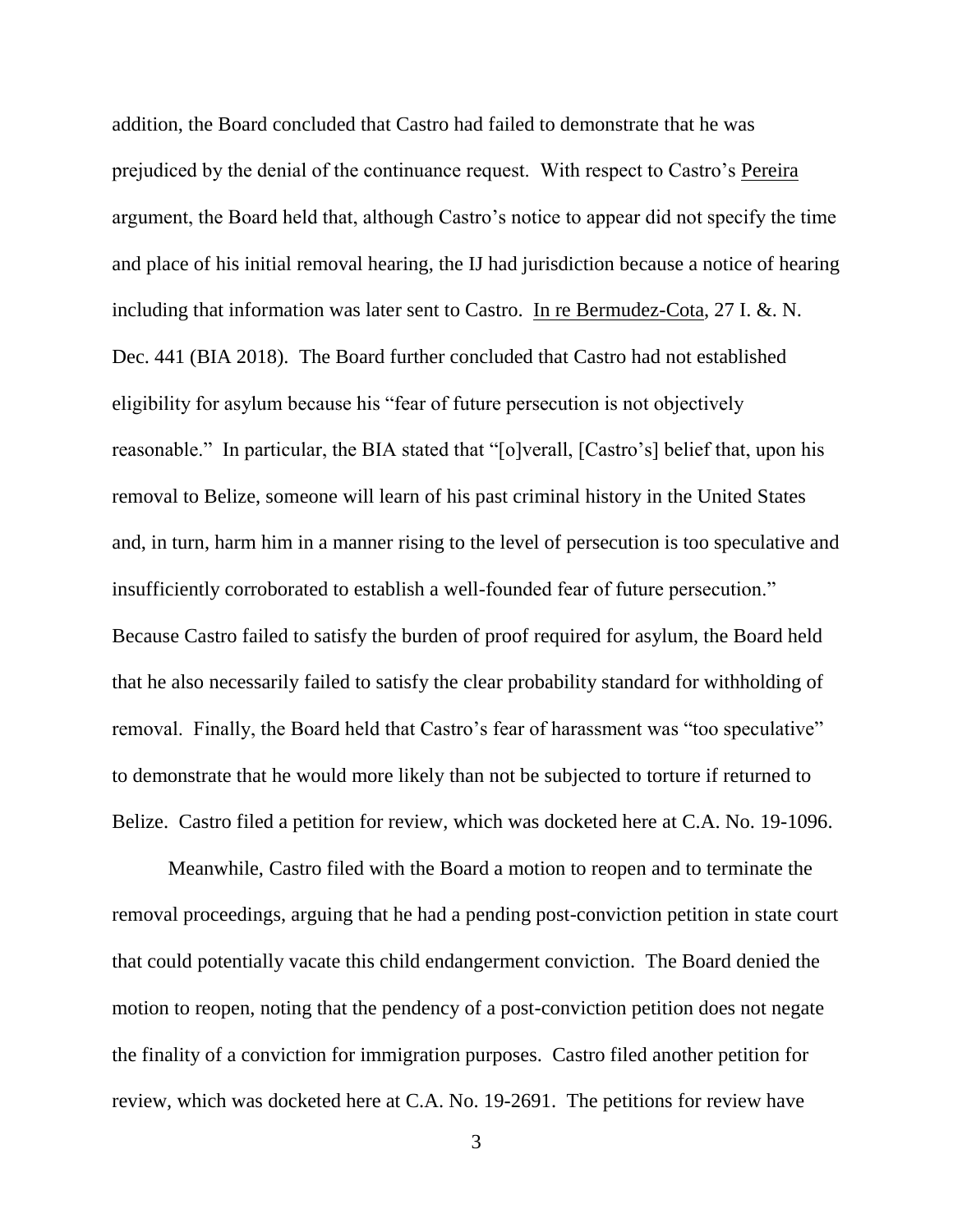been consolidated. In both cases, the Government has filed a motion for summary disposition.

We have jurisdiction under 8 U.S.C. § 1252(a) to review the Board's final order of removal and its denial of Castro's motion to reopen. We review the agency's legal conclusions under a de novo standard, but must uphold the agency's factual findings "unless any reasonable adjudicator would be compelled to conclude to the contrary." 8 U.S.C. § 1252(b)(4)(B); see also Mendoza-Ordonez v. Att'y Gen., 869 F.3d 164, 169 (3d Cir. 2017). Where the BIA has affirmed the IJ's denial of a continuance request, we apply an abuse of discretion standard. See Ponce-Leiva v. Ashcroft, 331 F.3d 369, 377 (3d Cir. 2003). An abuse of discretion standard also applies to the BIA's denial of a motion to reopen. See Filja v. Gonzales, 447 F.3d 241, 251 (3d Cir. 2006). That decision is entitled to "broad deference," Ezeagwuna v. Ashcroft, 325 F.3d 396, 409 (3d Cir. 2003), and "will not be disturbed unless [it is] found to be arbitrary, irrational, or contrary to law," Guo v. Ashcroft, 386 F.3d 556, 562 (3d Cir. 2004) (quoting Tipu v. INS, 20 F.3d 580, 582 (3d Cir. 1994)).

The BIA did not abuse its discretion in denying Castro's motion for a continuance. See 8 C.F.R. § 1003.29 (stating that an IJ may "grant a motion for continuance for good cause shown"). Castro sought a continuance so that he could "better prepare" for his merits hearing in light of a recently-issued decision, In re A-B-. But that decision was issued approximately one month before the hearing, and Castro did not indicate why that period of time was insufficient to prepare. Furthermore, although due process "requires that an alien be provided with a full and fair hearing and a reasonable opportunity to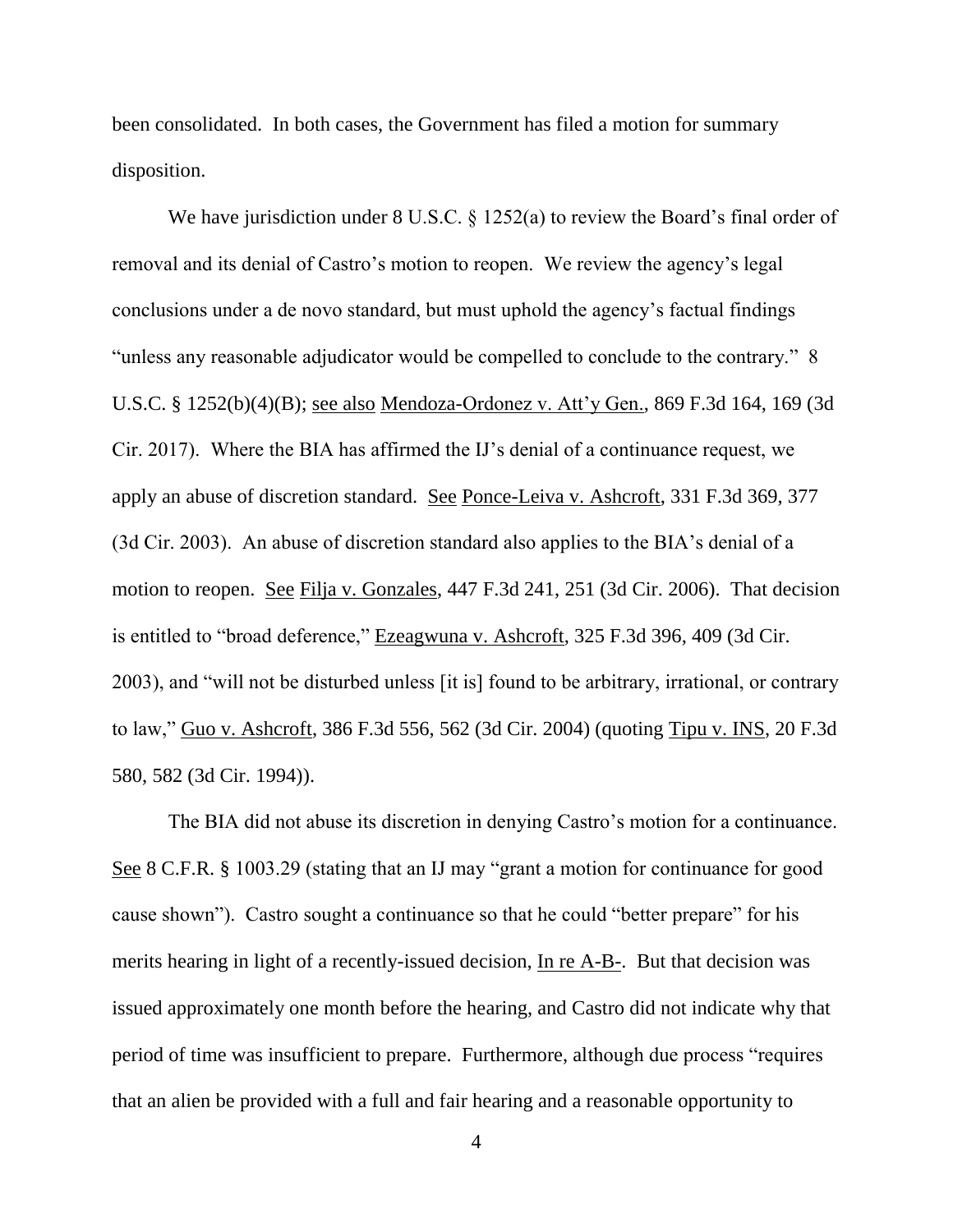present evidence," Romanishyn v. Att'y Gen., 455 F.3d 175, 185 (3d Cir. 2006), Castro did not explain how he was prejudiced, Singh v. Gonzales, 432 F.3d 533, 541 (3d Cir. 2006). Under these circumstances, we cannot say that the denial of the continuance request was arbitrary, irrational, or contrary to law.

The IJ and the BIA also properly rejected Castro's reliance on Pereira. In that case, the Supreme Court held that a notice to appear "that does not specify the 'time and place at which the proceedings will be held,' as required by [8 U.S.C.]  $§ 1229(a)(1)(G)(i)$ ," is not capable of triggering the stop-time rule in cancellation of removal cases. 138 S. Ct. at 2113-14. Castro argued that the immigration court lacked jurisdiction over his proceedings because the notice to appear in his case also failed to include the time and place of the initial removal hearing. Notably, though, we recently rejected an attempt to extend Pereira in this manner. See Nkomo v. Att'y Gen., 930 F.3d 129, 131-34 (3d Cir. 2019).

We further conclude that substantial evidence supports the BIA's holding that Castro is ineligible for asylum. An applicant for asylum has the burden of establishing that he is unable or unwilling to return to his home country because of persecution or a well-founded fear of persecution on account of, inter alia, membership in a particular social group. 8 U.S.C. § 1101(a)(42)(A); Abdille v. Ashcroft, 242 F.3d 477, 482 (3d Cir. 2001). "[P]ersecution connotes extreme behavior, including threats to life, confinement, torture, and economic restrictions so severe that they constitute a threat to life or freedom." Ahmed v. Ashcroft, 341 F.3d 214, 217 (3d Cir. 2003) (quotations omitted). It "does not include all treatment that our society regards as unfair, unjust, or even unlawful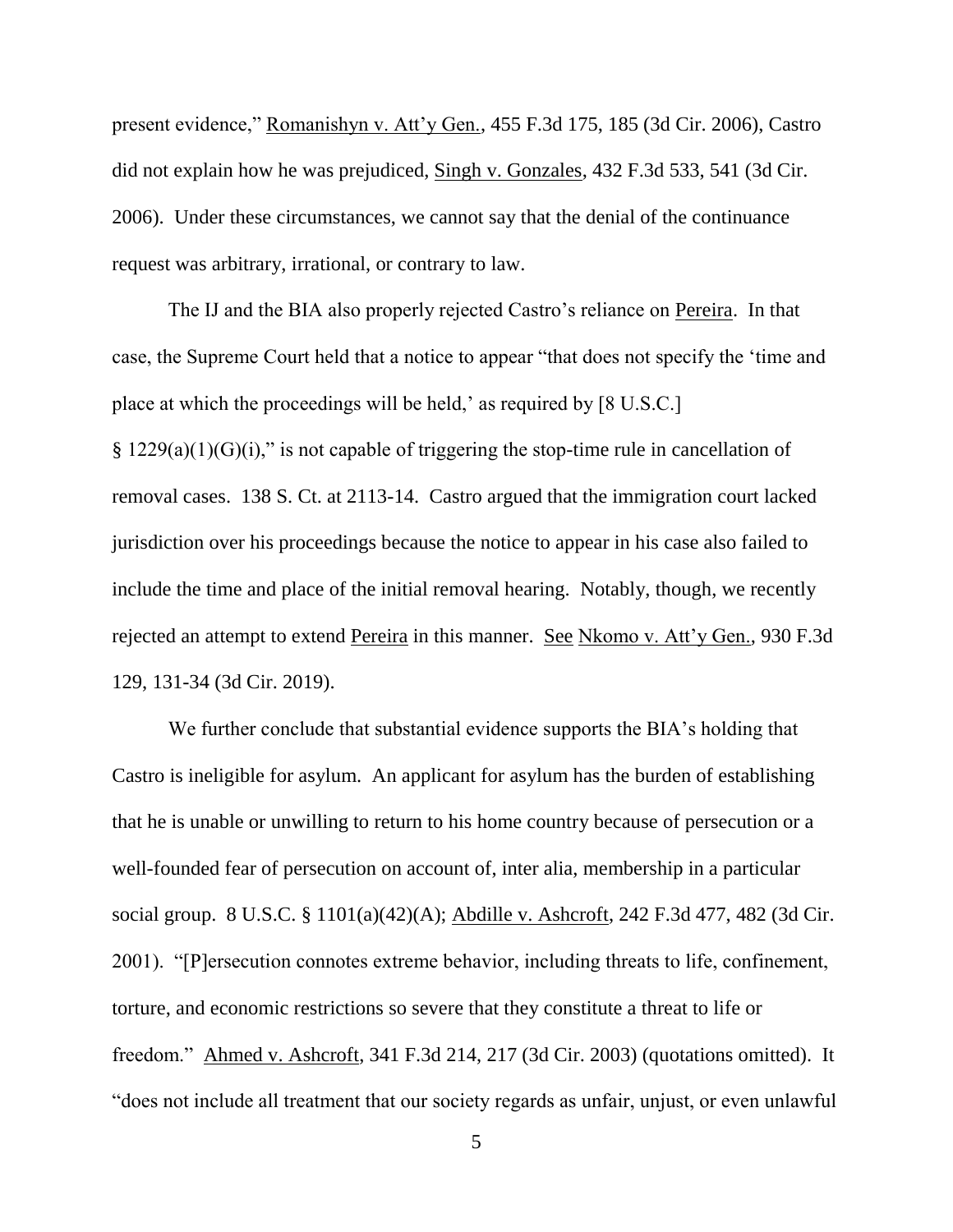or unconstitutional." Id. To establish a well-founded fear of future persecution, an alien must show that his fear is subjectively genuine and objectively reasonable, see Zubeda v. Ashcroft, 333 F.3d 463, 469 (3d Cir. 2003), meaning that the alien "has a subjective fear of persecution that is supported by objective evidence that persecution is a reasonable possibility." Chavarria v. Gonzalez, 446 F.3d 508, 520 (3d Cir. 2006). Castro claimed that he will be persecuted because of his membership in a particular social group consisting of "convicted sex offenders being targeted in the Belizean community." In support of this claim, Castro submitted evidence that Belizean citizens have started online efforts to publicly identify convicted sex offenders, who are ostracized in that country. But Castro did not allege that he has been threatened, and he did not present evidence indicating that anyone in Belize will learn of his criminal history. Moreover, as the Board properly concluded, Castro also failed to present evidence that convicted sex offenders have been harmed in Belize, and the discrimination he fears does not rise to the level of persecution. See Ahmed, 341 F.3d at 217. We conclude that, under these circumstances, substantial evidence supports the BIA's determination that Castro failed to show that he has an objectively reasonable fear of future persecution. Because Castro failed to establish eligibility for asylum, he necessarily failed to meet the more stringent showing required to qualify for withholding of removal. Mudric v. Att'y Gen., 469 F.3d 94, 102 n.8 (3d Cir. 2006). In addition, the BIA properly denied Castro's CAT claim because the record evidence does not compel the conclusion that he is "more likely than not" to be tortured if returned to Belize. Tarrawally v. Ashcroft, 338 F.3d 180, 187 (3d Cir. 2003).